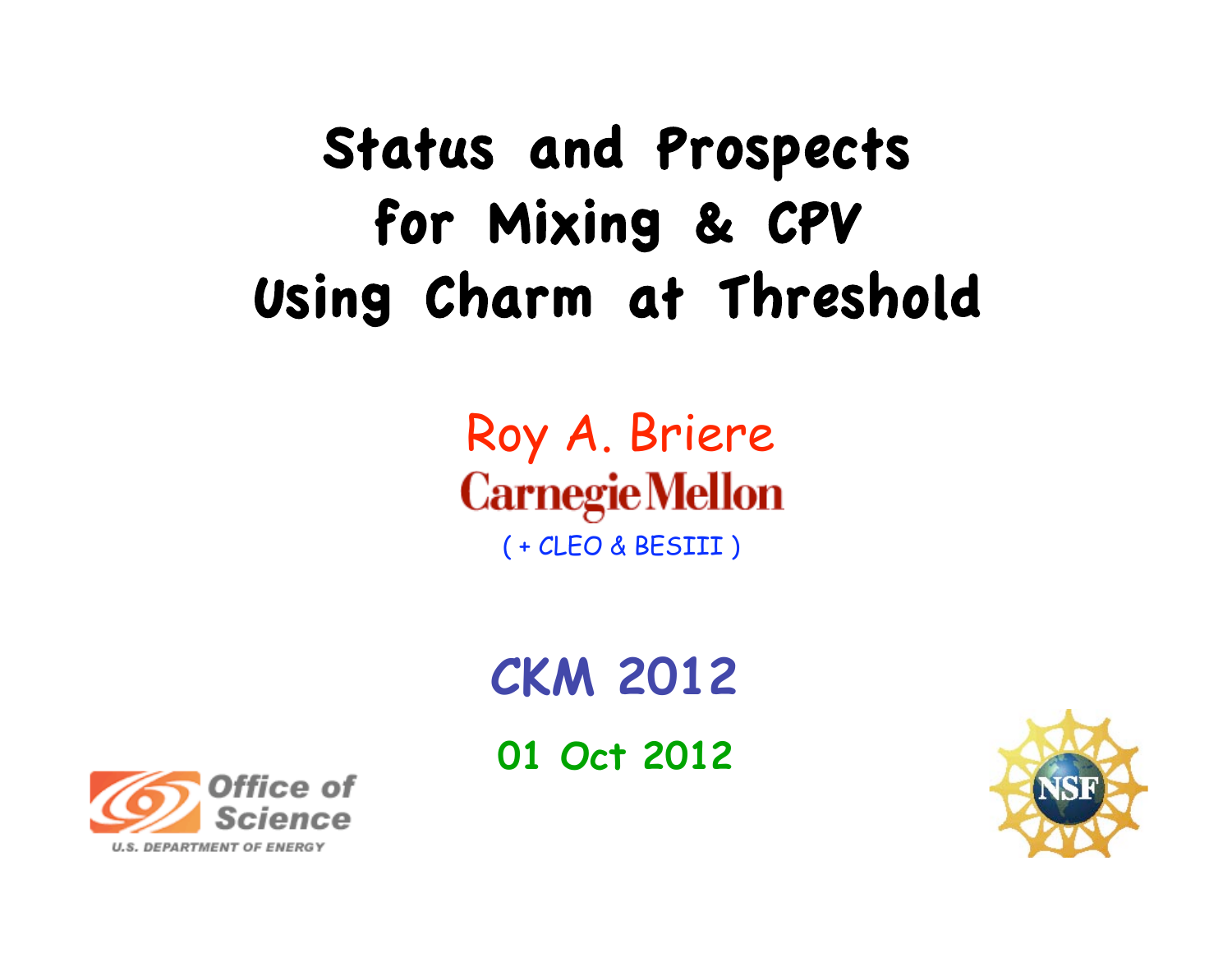

Pros and Cons of Threshold

CPV ? Mixing ? ( both tough @ threshold )

What remains: Phases !

Outlook & Conclusions

"Anyone who has played with these invariances knows that it is an orgy of relative phases." -- Abraham Pais, Inward Bound



*There are lots of experts in the audience who know much more than me on any given topic; I assure you that any errors I may make are intentional and meant to stimulate discussion*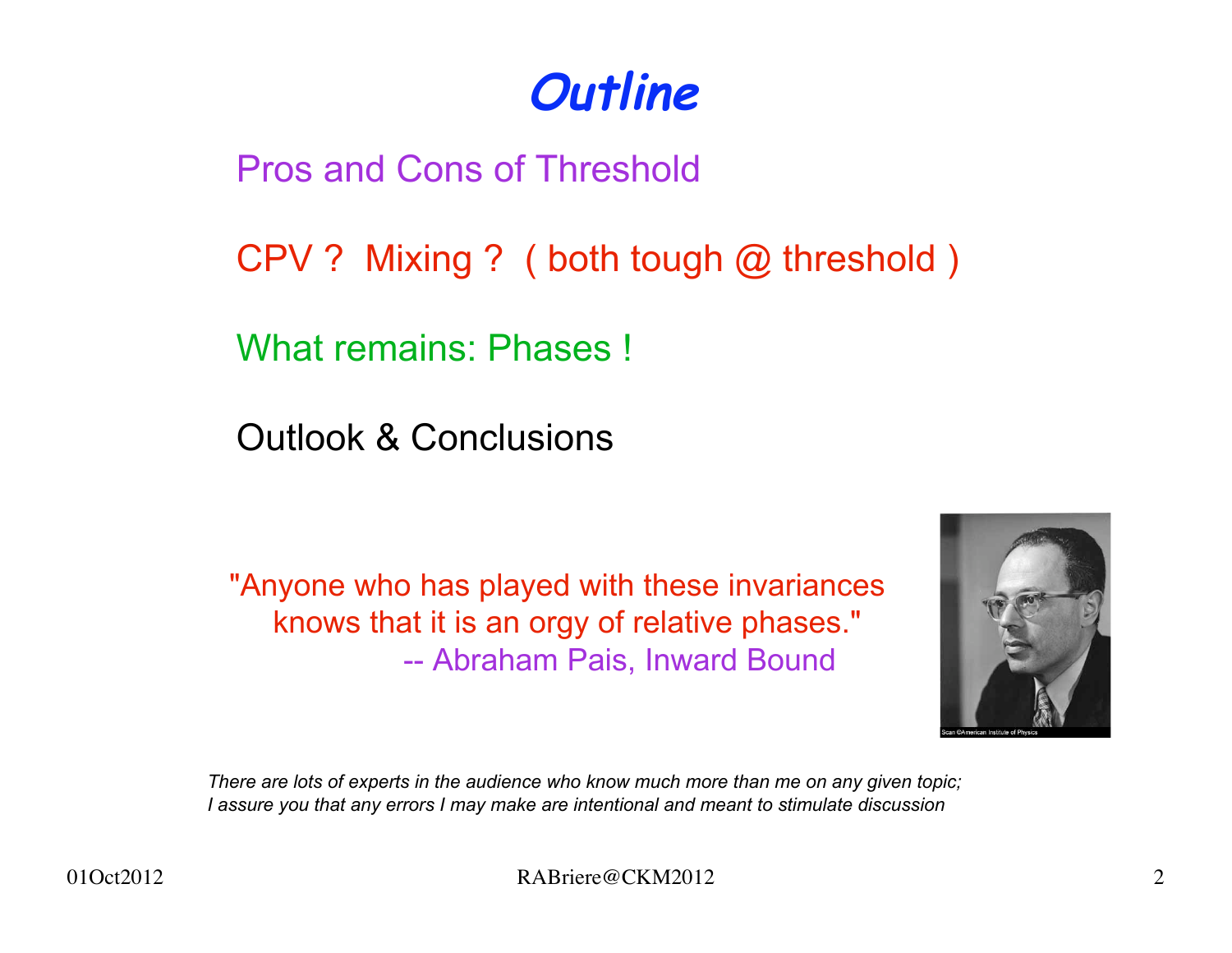## **Pros and Cons of Threshold**

*PRO :*

Unique features: Coherent  $D^0$   $D^{0bar}$  pairs, CP+ & CP- tags Low background, constrained kinematics

*CON :*

Low statistics

|            |                   | <b>BESIII (now) 20 million D pairs 4 cleaner,</b> |            |
|------------|-------------------|---------------------------------------------------|------------|
| statistics | <b>Belle</b>      | 1 billion                                         | more modes |
|            | $\downarrow$ LHCb | many billions                                     | accessible |

Especially for hadronic modes, non-threshold is often clean enough…

Low statistics are bad for both mixing and CPV But the unique features can be extremely interesting !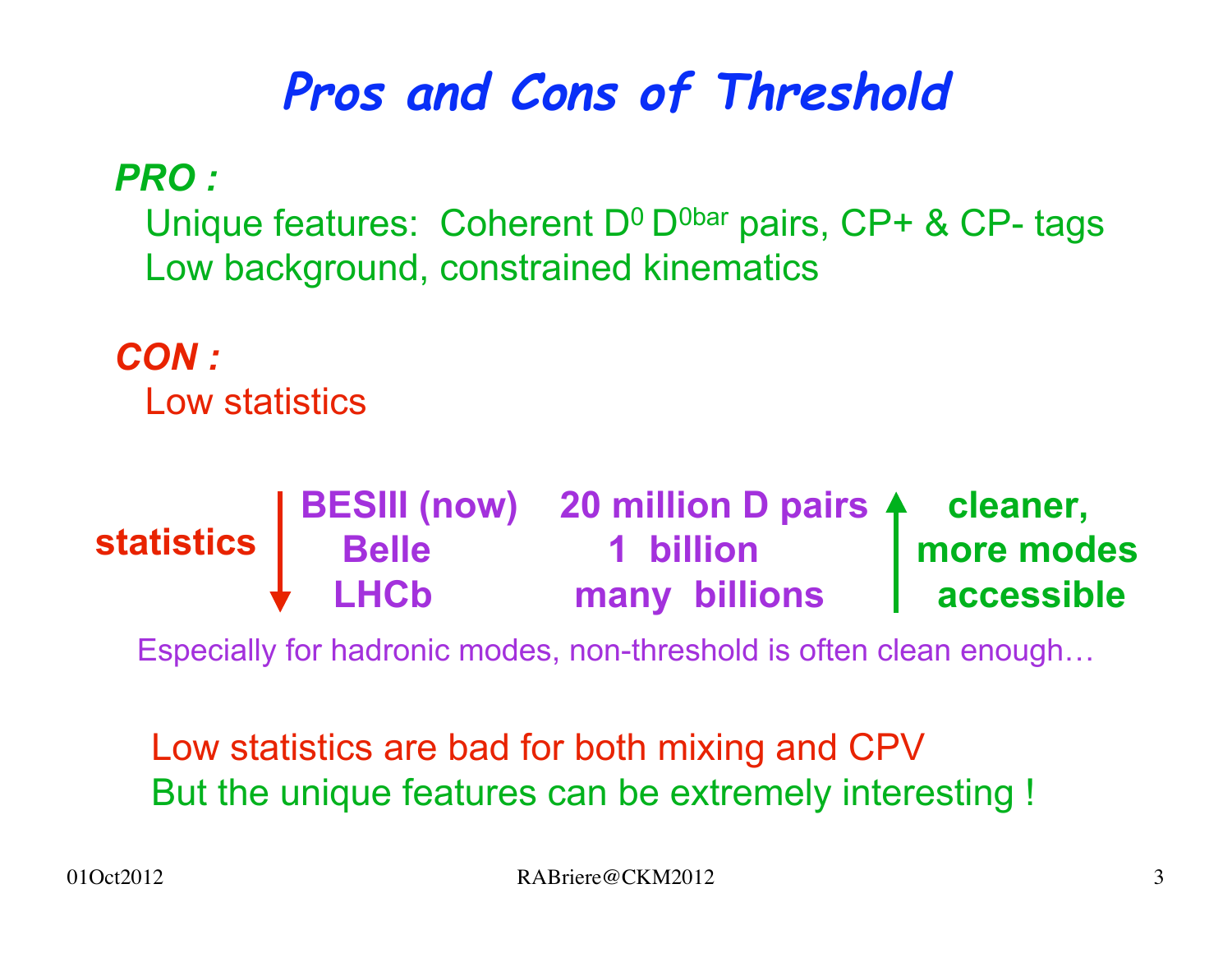### **CPV at Threshold**

Generally, one does better elsewhere using higher statistics. But can we leverage the quantum coherence ?

#### *Some work exists, focusing on D<sup>0</sup> D<sup>0bar</sup> → VV, V Kπ*

PHYSICAL REVIEW D 81, 054032 (2010)

Extracting  $\mathbb{CP}$  violation and strong phase in  $\mathbb D$  decays by using quantum correlations in  $\psi(3770) \rightarrow D^0 \overline{D}^0 \rightarrow (V_1 V_2)(V_3 V_4)$  and  $\psi(3770) \rightarrow D^0 \overline{D}^0 \rightarrow (V_1 V_2)(K \pi)$ 

Jérome Charles,<sup>2</sup> Sebastien Descotes-Genon,<sup>3</sup> Xian-Wei Kang,<sup>1,4</sup> Hai-Bo Li,<sup>1</sup> and Gong-Ru Lu<sup>4</sup>

Shows sensitivity to strong phase and CPV; but does need high statistics

Other ideas? Look for exceptions to CP+ vs. CP-? (probably small)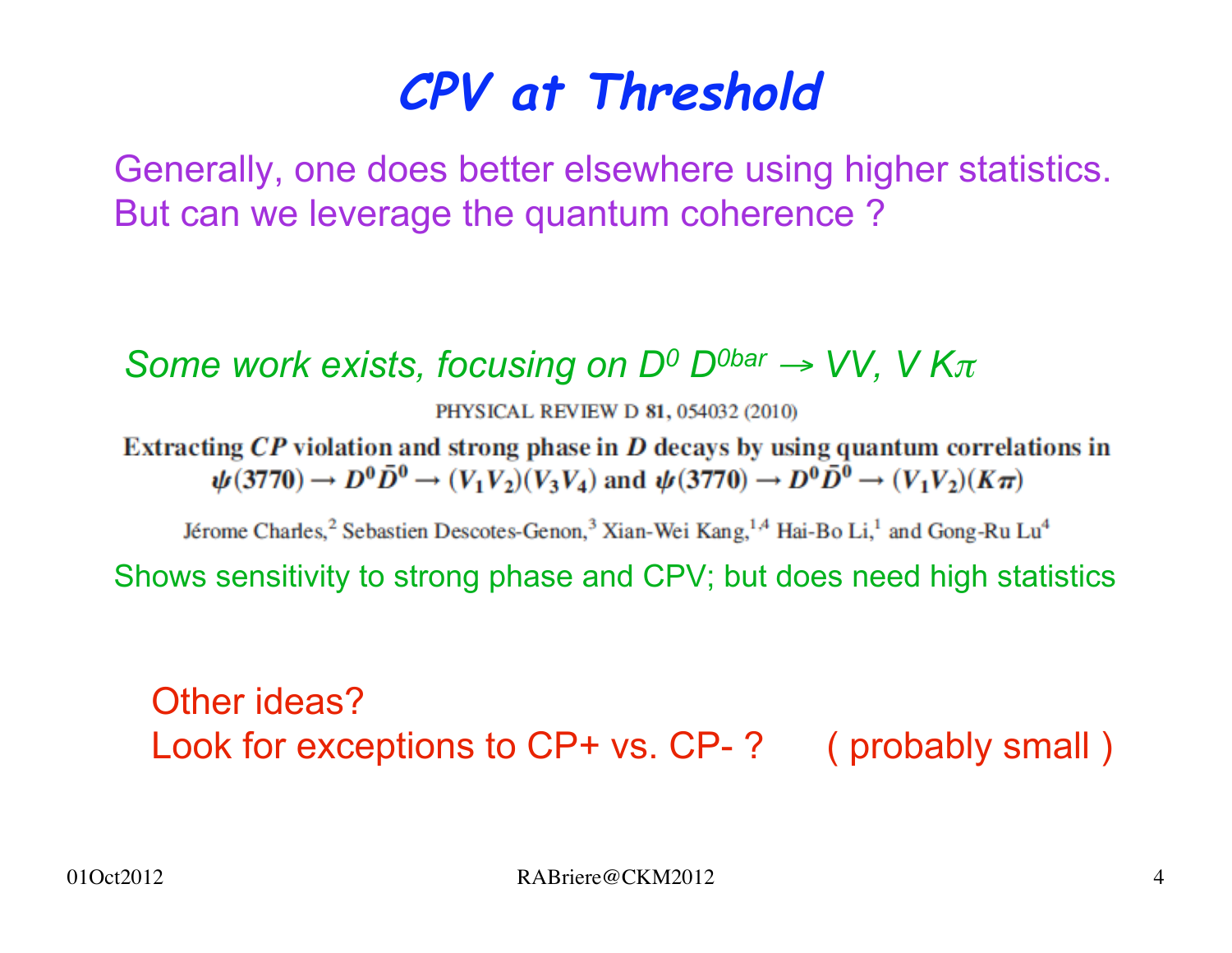### **D0 Mixing @** ψ**(3770)**

**There's a very nice well-known D0 mixing signature at** ψ **(3770)** No DCSD: cancels with these correlated D pairs Like-sign K $\pi^*$ pairs (+ c.c.) are pure mixing !

**But it's HARD in practice :**

 $\#$  events =  $N_{DD} B_{K_{\pi}}^2 \epsilon_{K_{\pi}}^2 (x^2 + y^2)$  $N_{DD}$  = 3.7 x 10<sup>6</sup> /fb<sup>-1</sup> B<sub>K $\pi$ </sub><sup>2</sup> = 1.5 x 10<sup>-3</sup>  $\epsilon_{K\pi}^2 = 0.4$   $(x^2 + y^2) = 1 \times 10^{-4}$ **Result: #events = 0.2 / fb-1**

The only number we have control over is the efficiency,  $\varepsilon_{K\pi}$ But PID needs to be  $\sim$ tight, to avoid background from K $\pi$  swaps ...

Of course, this is not the only way to access mixing at threshold, but it does roughly set the scale.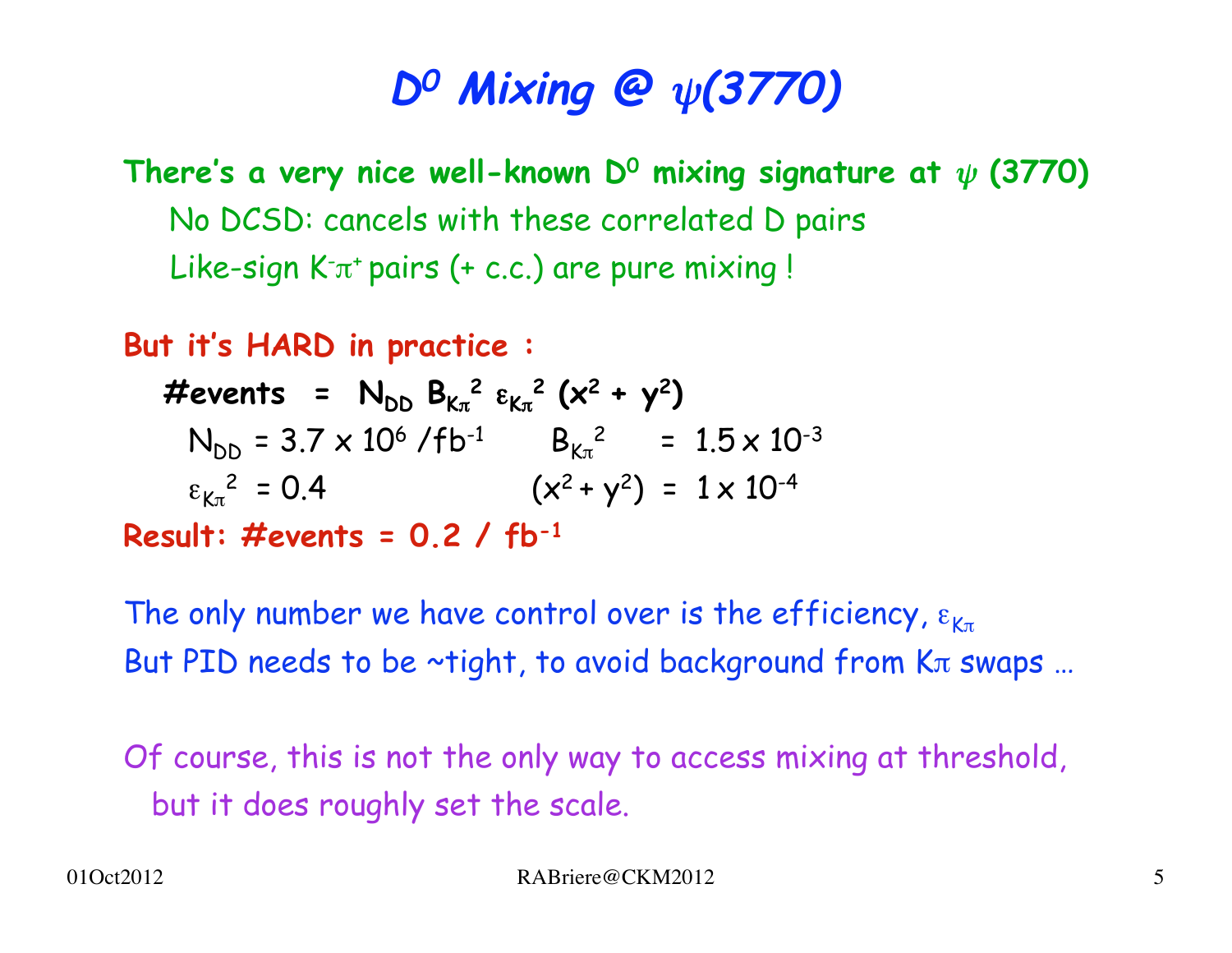# **Our Remaining Portfolio**

#### **Already discussed at this workshop**

Charm Mixing at Threshold (Quantum Correlations) at CLEO  *Werner Sun WG VIII Yesterday* "TQCA": The Quantum Correlation Analysis ( 261 rates ! ) strong K $\pi$  phase  $\delta_{K_{\pi}}$ ; mixing parameters

Quantum-Correlated Measurements at CLEO and BESIII  *Jim Libby WG V This morning* K2 $\pi$ , K3 $\pi$ , K<sub>s</sub>K $\pi$  global "coherence factors"  $K_{\rm s}2\pi$  binned "coherence factors"

However…

These speakers were burdened with *actual results*…

I have more freedom to discuss the big picture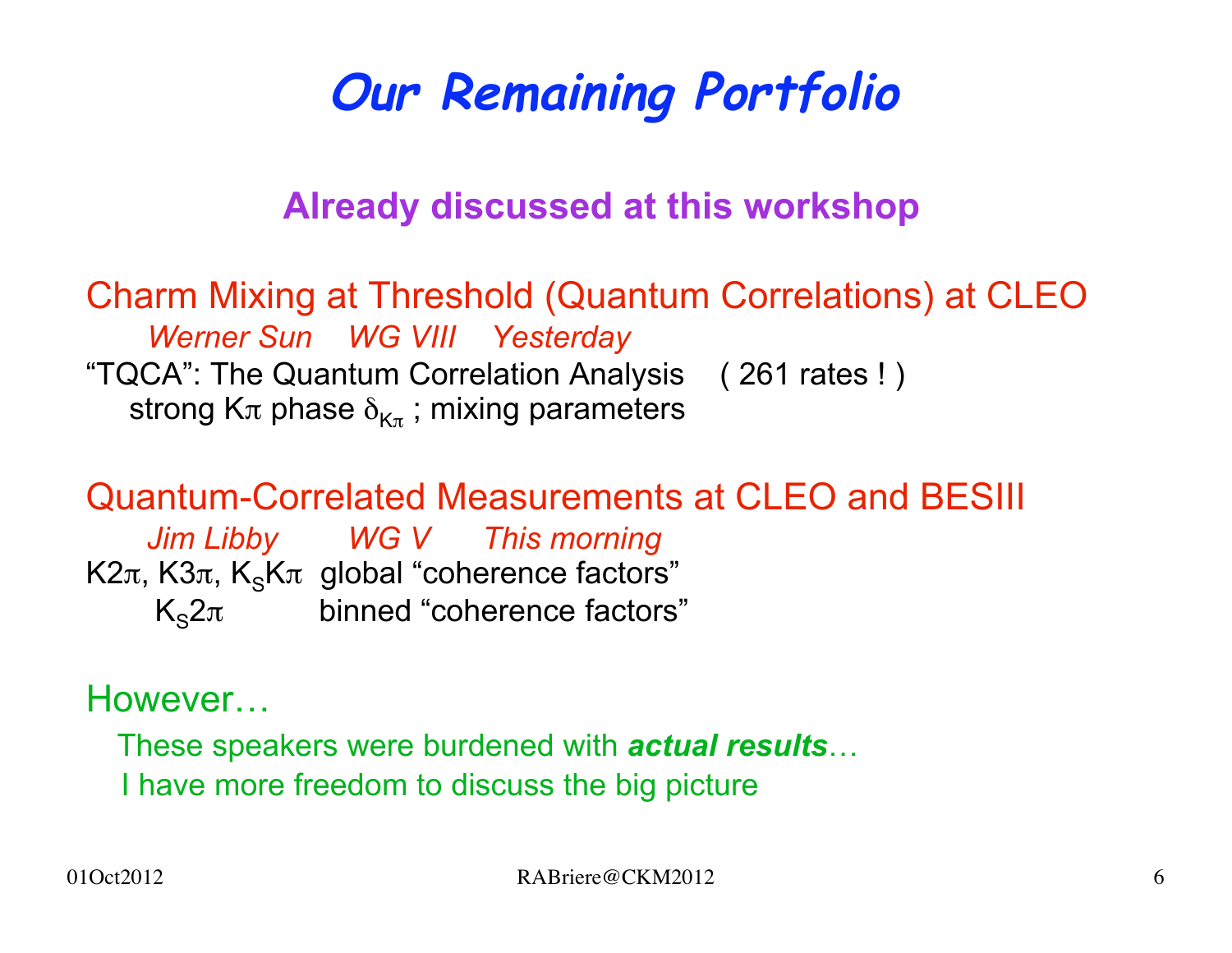# **TQCA: K**π **Strong Phase**

In my younger days, I learned : No strong FSI:  $\overline{A} = A^*$  With FSI:  $\overline{A} = A^* e^{i\delta}$  (in a convenient phase convention) weak phase is "inside A" and flips sign; strong phase doesn't Here, A & A are charge-conjugate amplitudes Almost this simple for us today, except : We are looking at relative phase between a Cabibbo-favored and a DCSD amplitude Can vary across a Dalitz plot

#### Two-body case:

```
Trivial phase space \rightarrow one phase parameter
          ( beware varying definitions, however… )
K\pi Mixing results: measure x', y'; we need to rotate to get x,y
```

```
From W. Sun's talk:
cos\delta_{K_{\pi}} = 0.81 <sup>+0.22</sup><sub>-0.18</sub>
                                          +0.07
                                                            CLEO-c only
{{\bf cos}\delta_{{\bf K}\pi}} = {{\bf 1.15}}^{{\bf + 0.19}}-0.17
                                           +0.00
                                                             w/ external inputs
```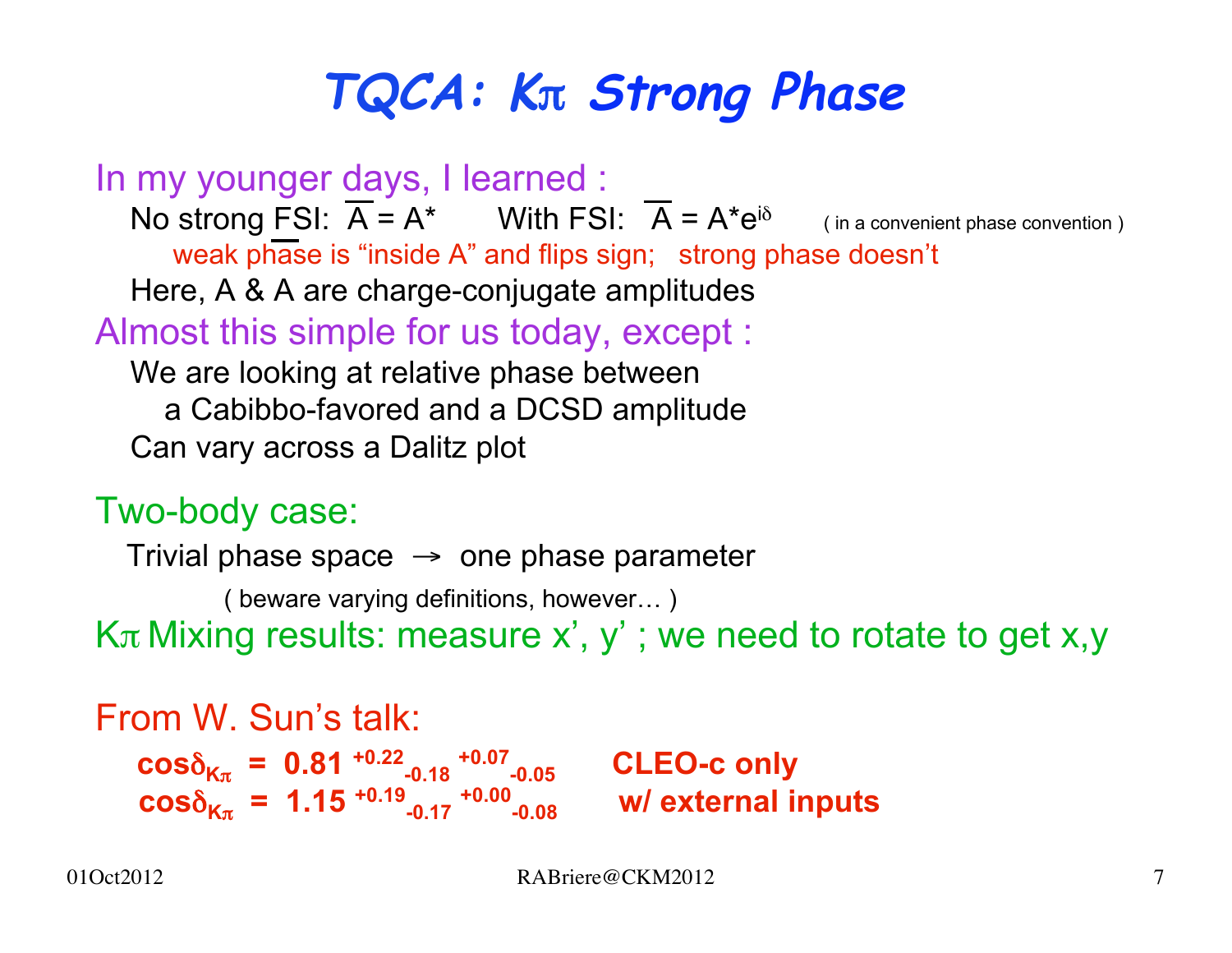# **Multi-Body Mixing Analyses**

Dalitz model: Use N amplitudes for both CF and DCSD: 2N parameters each flavor: N amplitudes, N-1 relative phases

#### Concentrate on Phases

 2(N-1) relative phase parameters in 2 separate Dalitz plot fits But there are  $2N - 1 = 2(N-1) + 1$  physical phase parameters Need threshold to get relative CF-to-DCSD phase for Knπ

#### Relevant current case:

Kππ<sup>0</sup> mixing analysis from BaBar; extracts x", y" Relative CF-DCSD phase for Kρ isobar amplitude unknown

#### We can measure this at threshold !

but… we haven't, we measured something else instead (more later)

The point is that we can help these mixing analyses…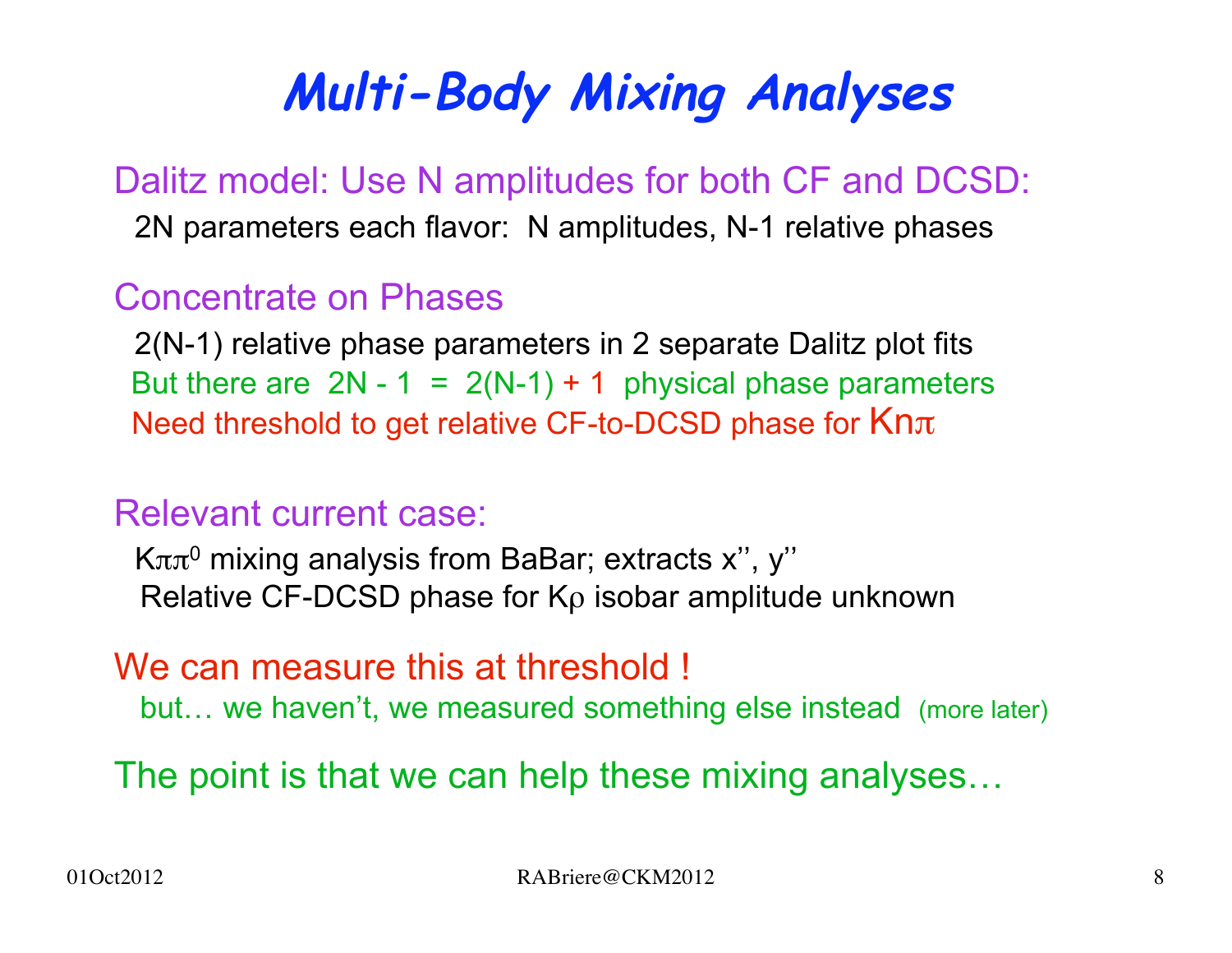# **"Alphabet Techniques" for** φ**3/**γ**: GLW / ADS / GGSZ \***



Triangle relation shown here is used to deal with a priori unknown strong phase Other methods are similar in spirit; interference of common final states CP eigenstates are replaced by CF & DCSD, or special cases like  $K_{S}\pi\pi$  $\Rightarrow$  Measure more observables than unknowns to constrain phases.

\*MANY talk in WG V on these !

01Oct2012 RABriere@CKM2012 9 \*For simplicity, we're ignoring discrete ambiguities…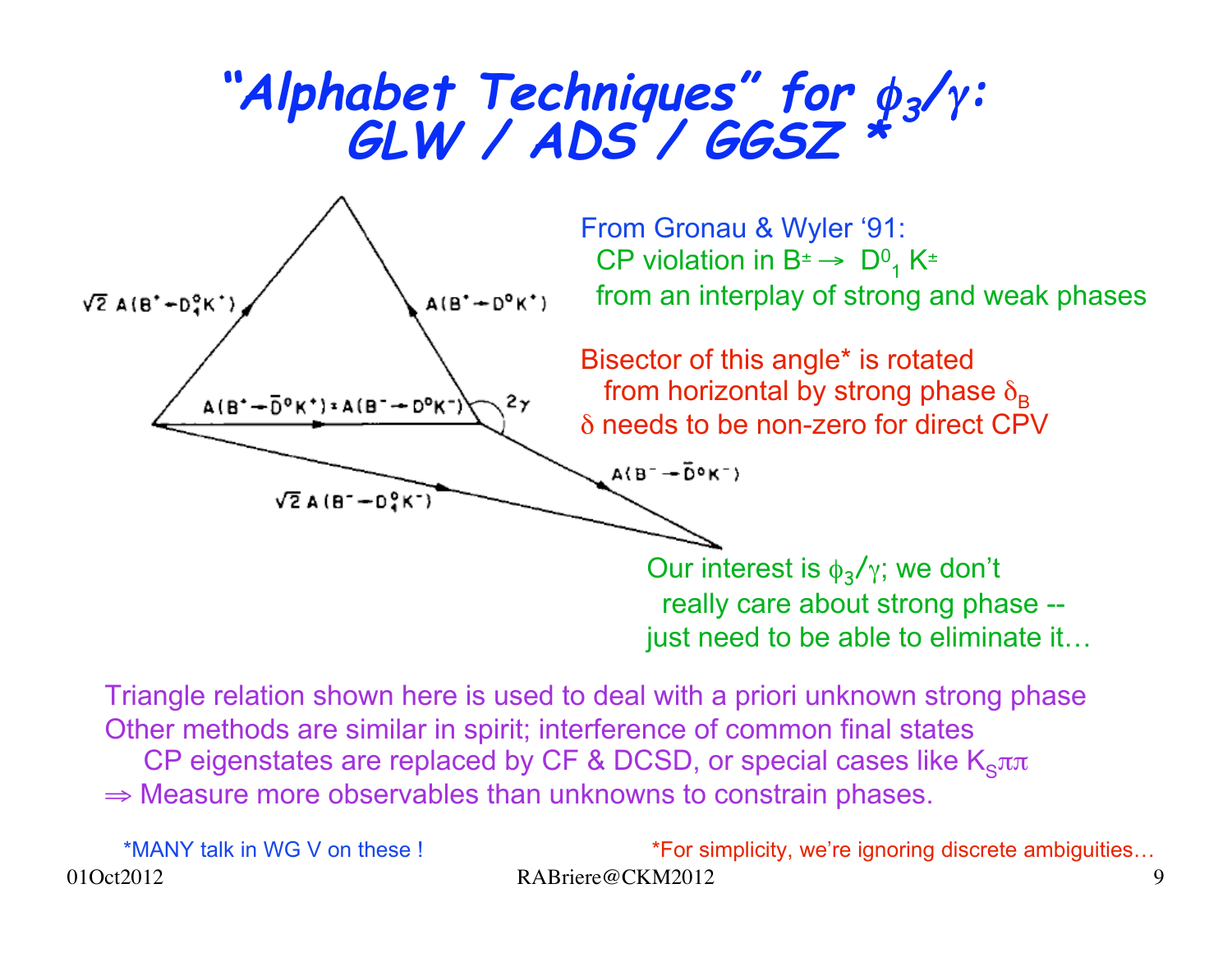# **Dealing with Strong Phases**

The GLW / ADS / GGSZ methods are all designed to help us deal with a priori unknown strong phases

But, different cases have different nuances

#### $KK$ ,  $\pi\pi$ , etc. :

 GLW doesn't need external phase input; in fact it only has a strong B phase Strong D phase is known for CP eignestates : 0 or  $\pi$ 

#### Knπ :

 ADS involves a strong D phase between CF and DCSD amplitudes Could live without threshold input, but it's much nicer to add it in

#### $K<sub>S</sub>ππ$ :

 In GGSZ, we have a mixed-CP mode (messy), but it is still self-conjugate (nice): both flavors are together in one Dalitz plot Thus, one can measure strong phase without threshold data, but it has been pointed out that threshold can still help a lot Probably the most famous/popular/topical use of threshold phase information ⇒ **threshold data leads to model-independent results**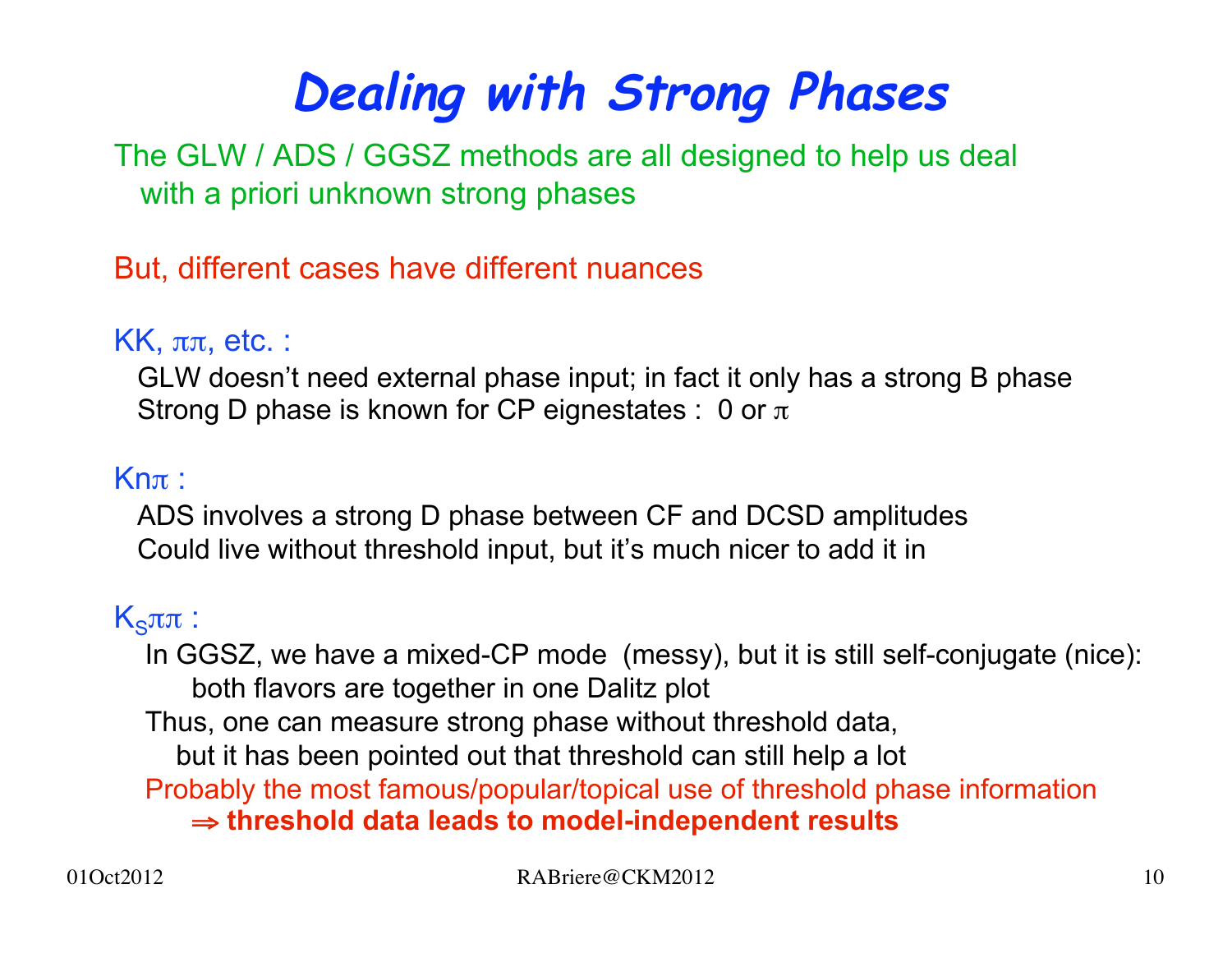# **Multi-Body "Coherence Factors"**

#### **Coherence Factors**

2-body Interfering Amplitudes: cross-term has a "2" & a relative phase

#### **3-body generalization?**

 If we integrate over Dalitz plot: can write non-int. terms using averaged amplitudes, BUT we need an extra Re<sup>-iδ</sup> "fudge factor" in the interference term...

**Two body:** 
$$
|A_1 + A_2|^2 = |A_1|^2 + A_2^2 + 2A_1A_2e^{-i\delta}|
$$
 1.2 = CF, DCSD

**Multi body** Ⅰ *dDalitz* **|**  $A_1 + A_2$ |<sup>2</sup> = **|**  $A_1^2 + A_2^2 + 2 R e^{-i\delta} A_1 A_2$  |

The bold **A** are real averaged amplitudes.

 But in interference term, the relative phase matters, AND changes across Dalitz plot: Define: R  $e^{-i\delta}$  = (actual intergrated cross-term ) / (naïve  $A_1 A_2$ )

$$
A_{K^{\pm}\pi^{\mp}\pi^{0}}^{2} = \int |\mathcal{A}_{K^{\pm}\pi^{\mp}\pi^{0}}(\mathbf{x})|^{2} d\mathbf{x}
$$

$$
R_{K\pi\pi^{0}}e^{-i\delta_{D}^{K\pi\pi^{0}}} = \frac{\int \mathcal{A}_{K^{\pm}\pi^{\pm}\pi^{0}}(\mathbf{x})\mathcal{A}_{K^{\pm}\pi^{\pm}\pi^{0}}(\mathbf{x})d\mathbf{x}}{A_{K^{\pm}\pi^{\pm}\pi^{0}}A_{K^{\pm}\pi^{\pm}\pi^{0}}}
$$

01Oct2012 RABriere@CKM2012 11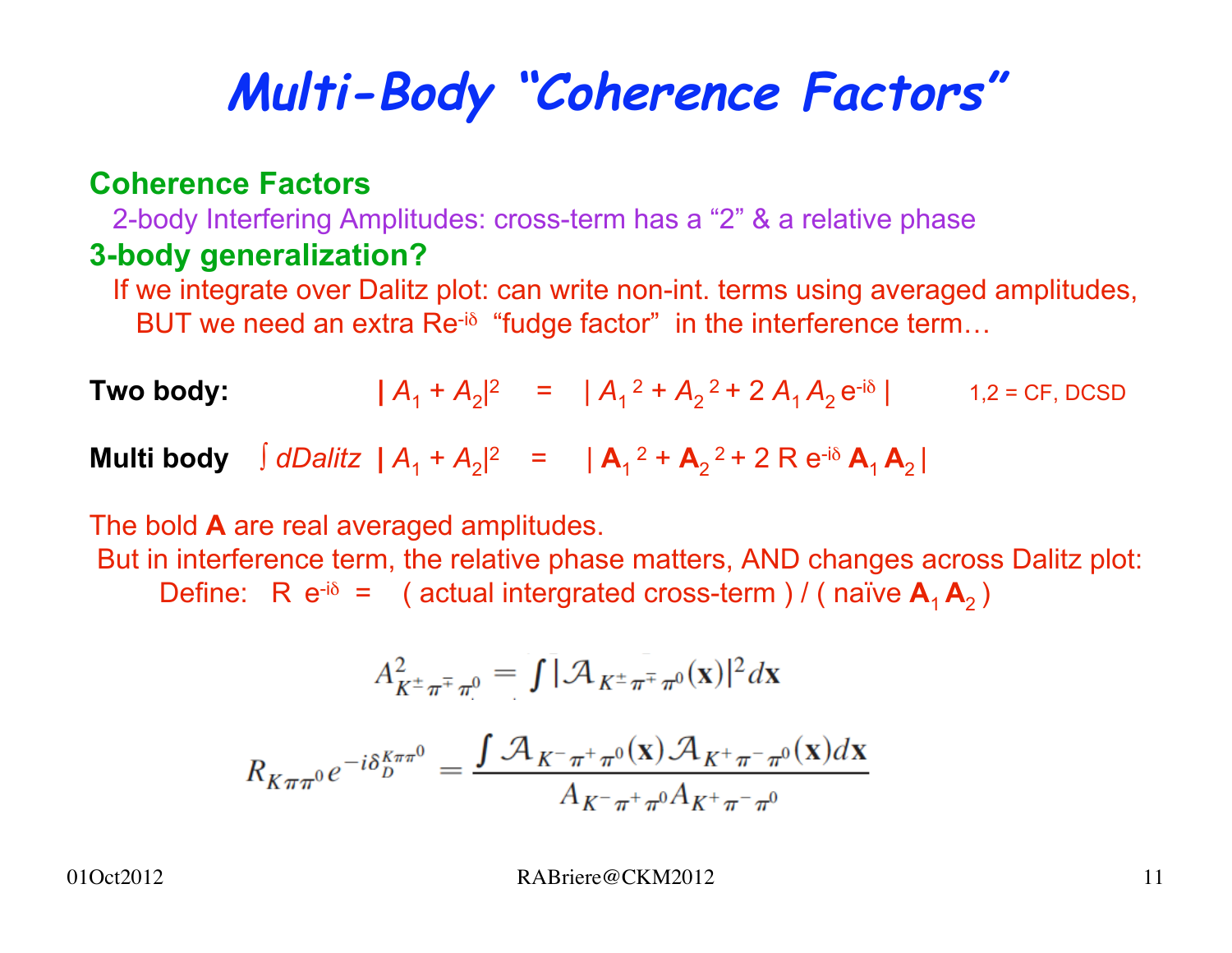### **CLEO Coherence Factors**

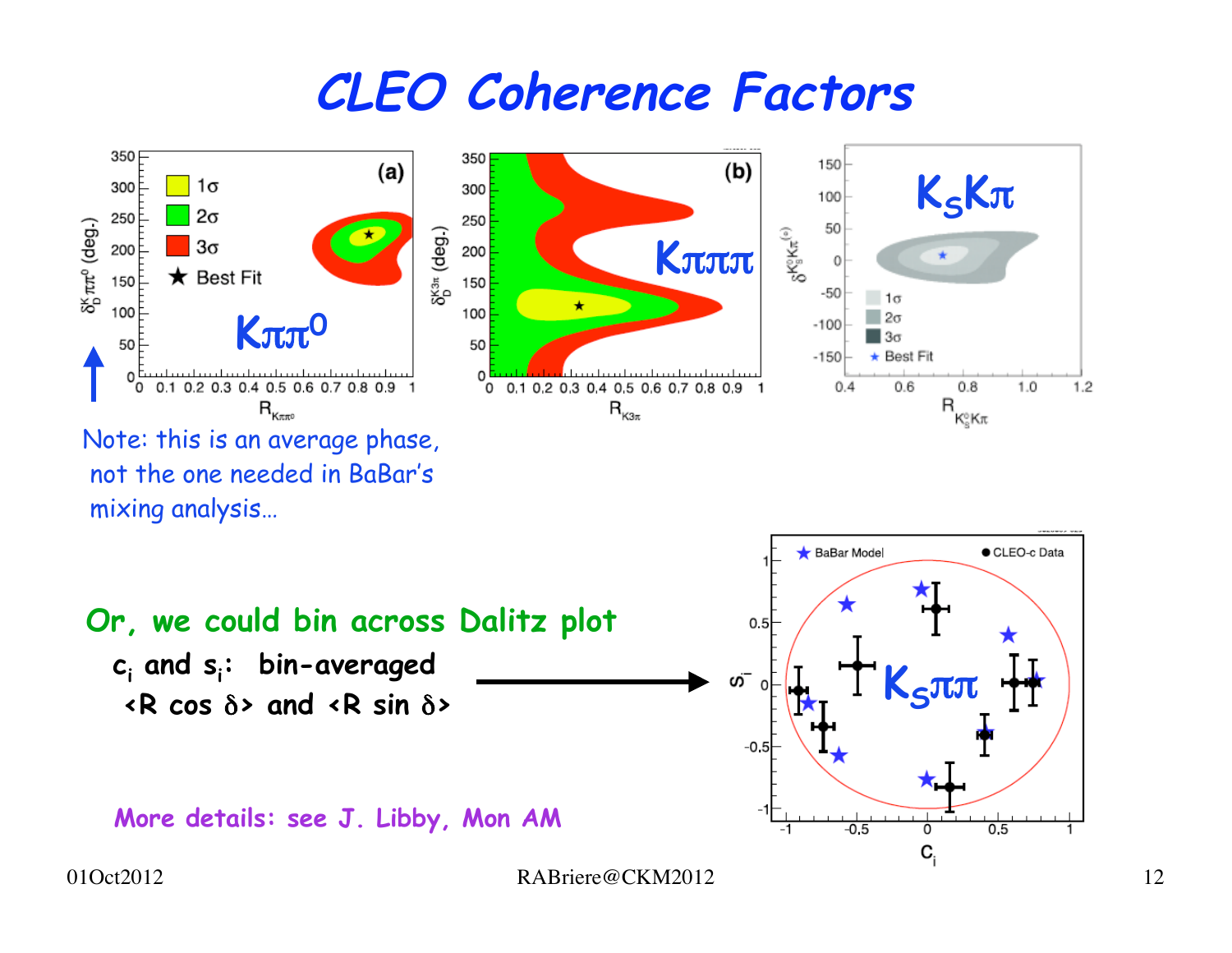# **BESIII Ongoing Analyses**

CLEO-c:  $818 \text{ pb}^{-1}$  @  $\psi(3770)$  TQCA now final; perhaps more to come on phases? BESIII: 2900 pb<sup>-1</sup> ( toward 10 fb<sup>-1</sup> in a few years: 2015-6?) Now 3.5x CLEO-c

"TQCA" Analysis

Correlations with K $\pi$ , flavor, CP tags (  $\delta_{K_{\pi}}$ , y, ...) perhaps fewer modes than CLEO-c at first, but 3.5x data

#### CKM γ-related Analyses

 $K_{S}$ ππ tagged Dalitz analysis (c<sub>i</sub>, s<sub>i</sub>) Kππ<sup>0</sup> coherence factor (R,  $\delta$ )

More will be added... ( suggestions welcome! )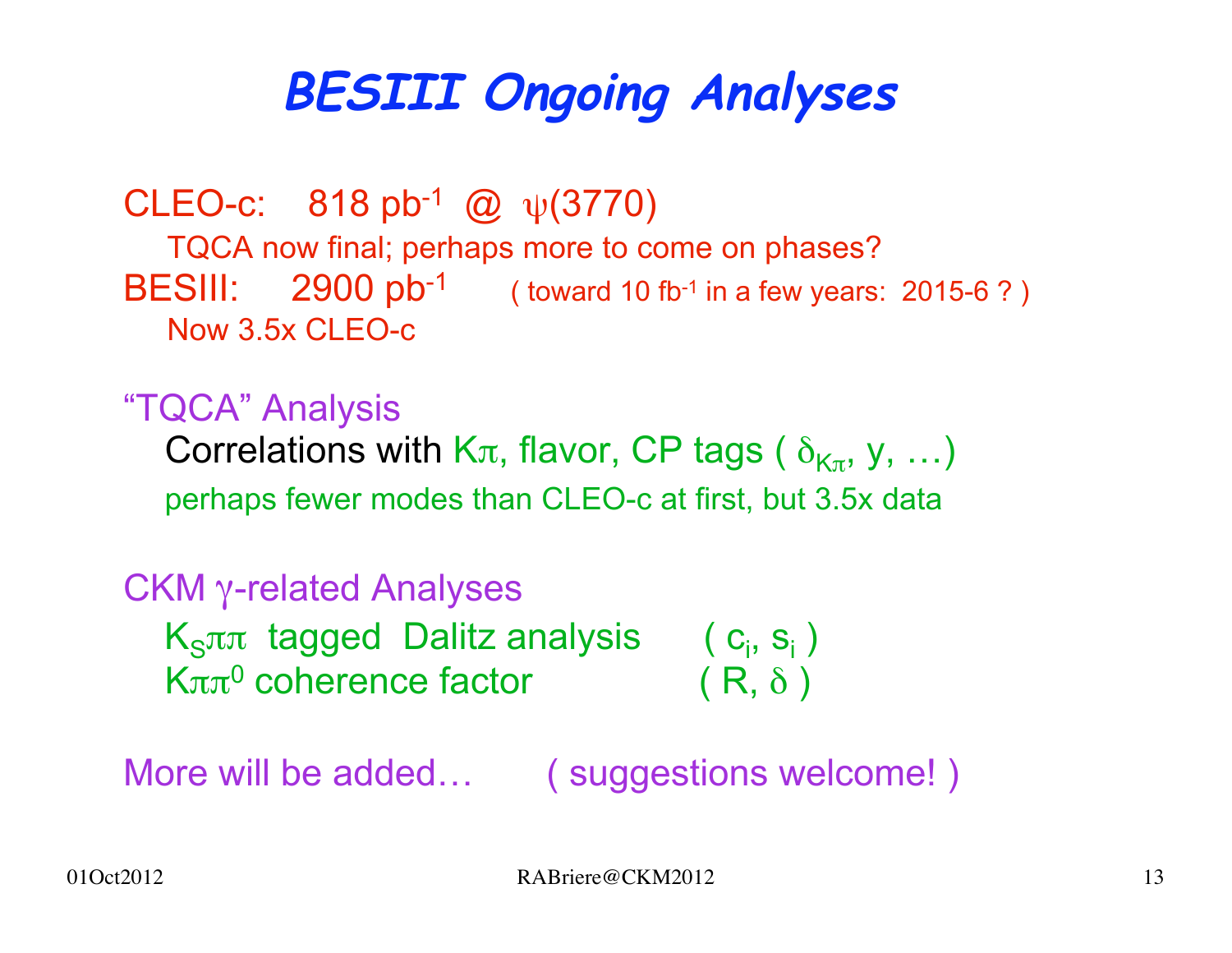### **Future Directions I**

- Consider D  $\rightarrow$  K<sub>S</sub> $\pi\pi\pi$ <sup>0</sup>
- 5-dimensional Dalitz space: a bit daunting…
	- Impractical to bin in this space! But a totally-integrated coherence factor risks averaging out effects ( c.f.  $K\pi\pi\pi$  )
- But… in both of these 4-body modes, threshold exp'ts can look for regions of high coherence We need to avoid bias of hunting till we find a large result... Obvious places to check: guided by resonance structure

#### What about CP- pairs from  $D^0 D^{0bar} \gamma$ ? Is this only "more of the same", or is there a new twist?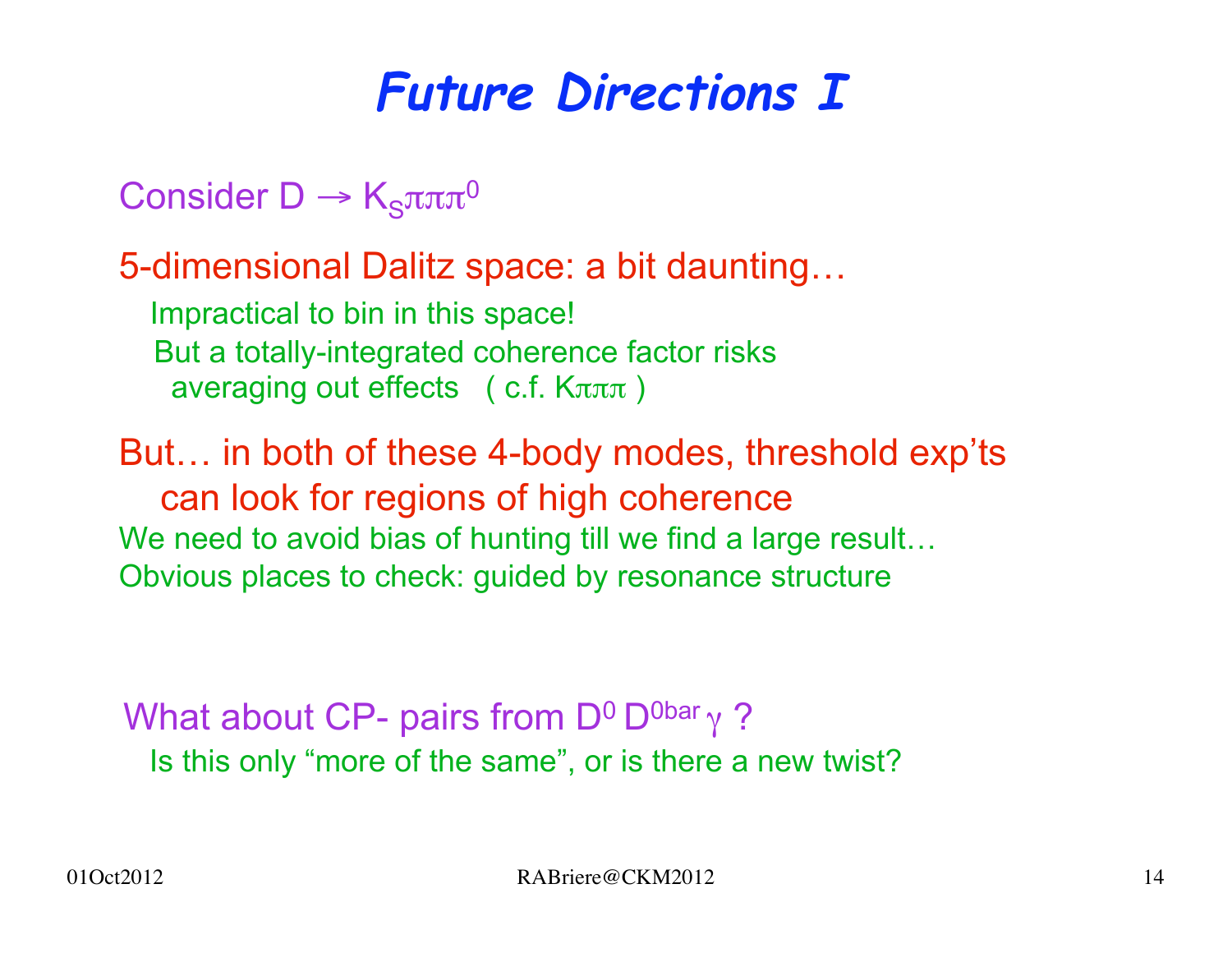### **Future Directions II**

*Many pioneering current B factory analyses, but more precision to come from LHCb & BelleII + SuperB*

*Fortunately, charm will advance as well*

Prospects for a leap ahead in charm threshold statistics:  $\sim$ 100x a final BESIII dataset of 10 fb<sup>-1</sup> (?)

 Dedicated Novosibirsk tau-charm factory ! SuperB: charm threshold running is in the plan ( for both: see plenary talk by M. Roney )

A large increase like this can support new ideas…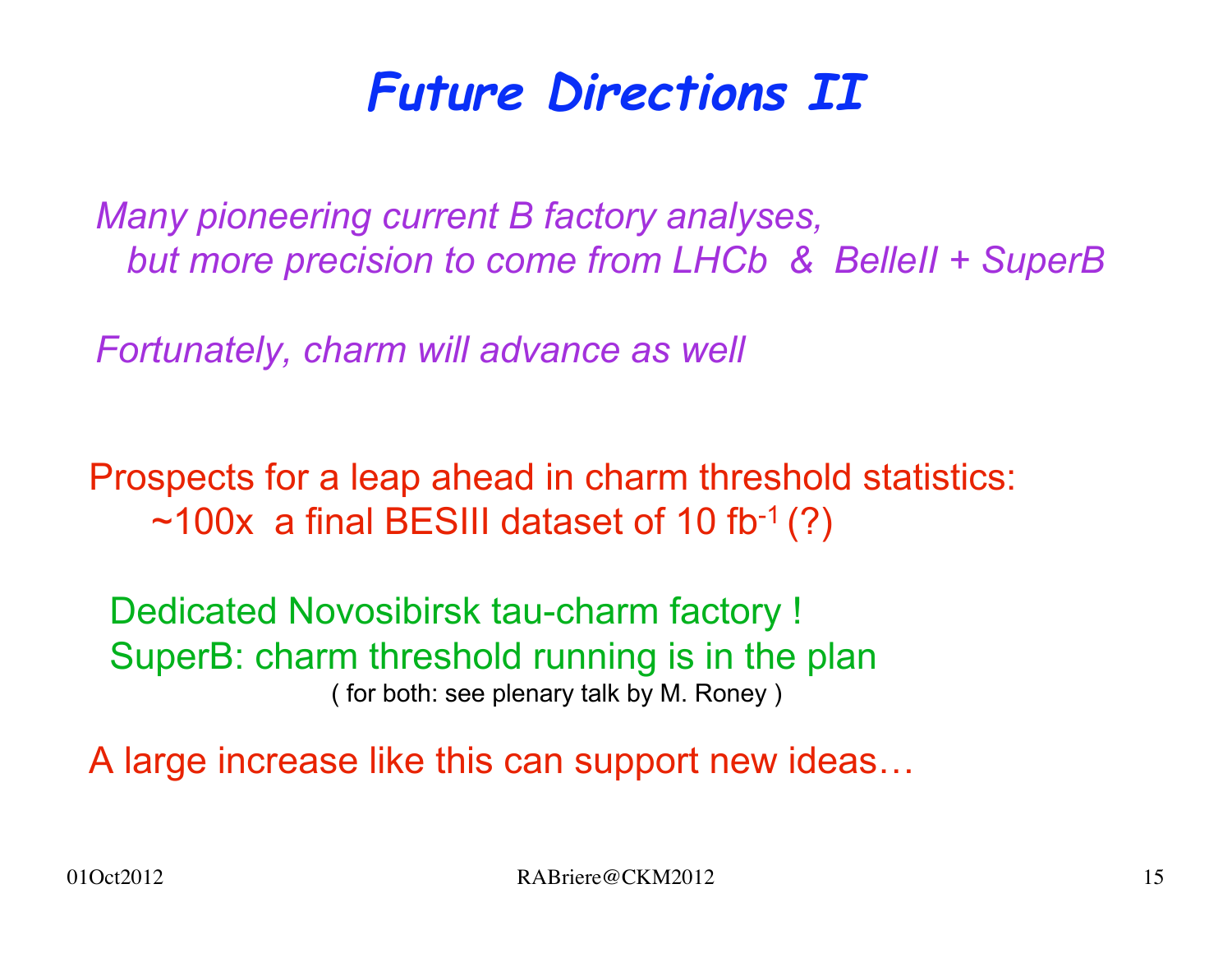### **Conclusion**

**Threshold charm lags B factories and hadron colliders in statistics**

**But unique features exist at threshold ! For us, the main ones are:**

Coherent  $D^0$  D<sup>0</sup> pairs

 $CP$  and other tags  $\overline{to}$  access phases

**We contribute indirectly to mixing, and to other areas (CKM angle)**

**BESIII welcomes input on these types of analysis: priorities, packaging of results, …**

**New machines will keep this area very active for years to come** 

### **Acknowledgements**

Thanks to Werner Sun for helpful discussions, Chunlei Liu for countless conversations, and *many* authors for their insightful papers !